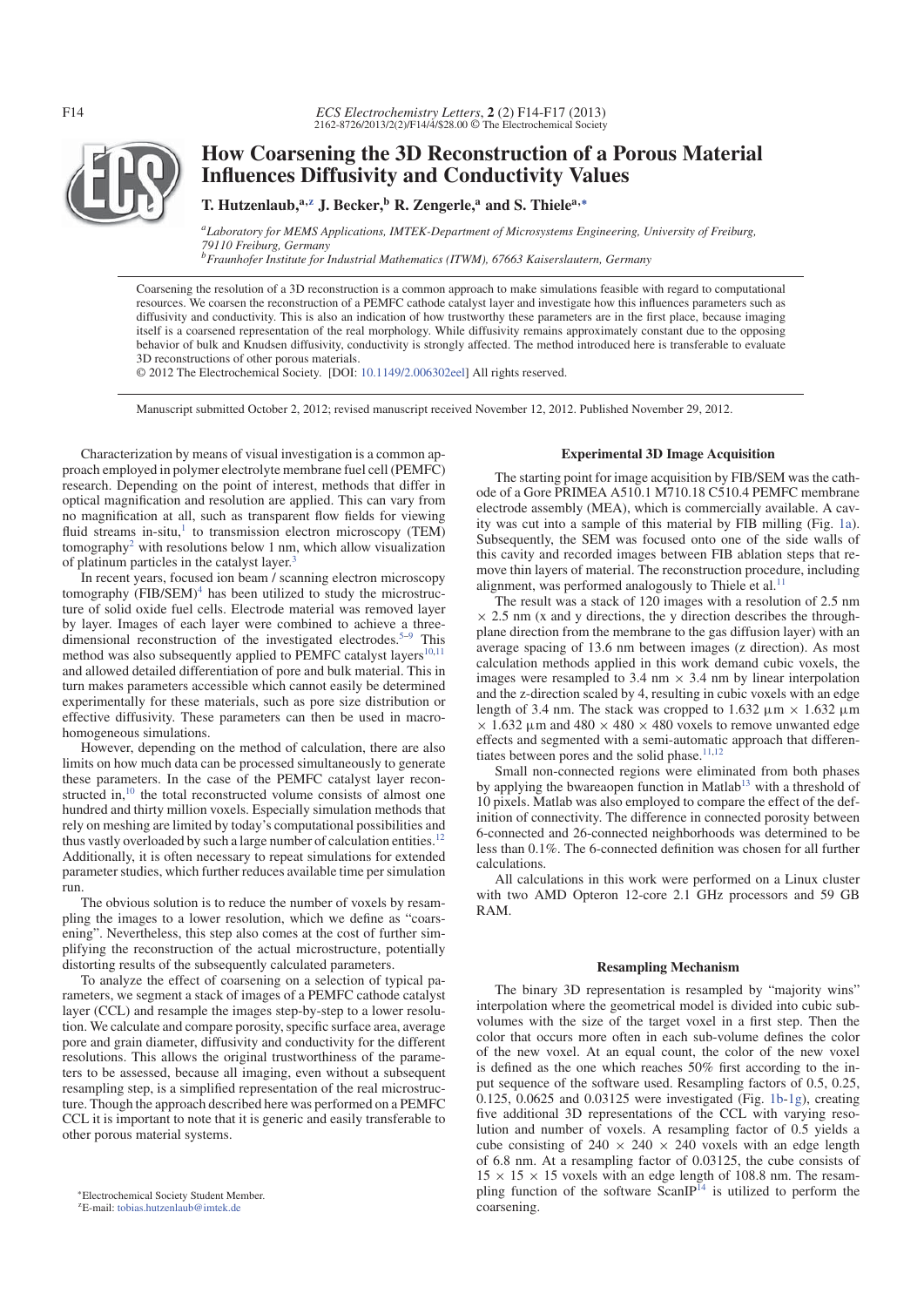

**Figure 1.** a) Cutting plane and sample surface recorded between two ablation steps at a camera angle of  $36°$  with respect to the sample surface. b) Example of an image of the reconstructed stack with a resolution of  $480 \times 480$  pixels with a pixel edge length of  $3.4$  nm. c) – g) The image of Fig. 1b coarsened by employing the "majority wins" algorithm with a resampling factor of: c) 0.5 d)  $0.25$  e)  $0.125$  f)  $0.0625$  g)  $0.03125$ .

#### **Methods and Results**

*Porosity.*— The porosity is calculated by determining the number of voxels representing pore space and dividing this value by the total number of voxels in the 3D representation. The software GeoDict<sup>15</sup> is used as the calculation tool. The porosity remains constant at approximately 58% for all coarsening steps (Fig. 2a).

*Specific surface area.—* The surface area is determined by employing a method introduced by Ohser et al.<sup>16</sup> with GeoDict.<sup>15</sup> The



**Figure 2.** a) Specific surface area and porosity versus resampling factor. While the porosity stays approximately constant, the specific surface area is greatly reduced by the coarsening. b) Stronger coarsening increases both the average pore and grain diameter as the geometrical model loses its ability to resolve smaller pores.

method originates from statistical image analysis, where the determination of the four Minkowski measures (volume, surface area, integral of mean curvature, integral of total curvature) from voxelized images is an essential task. To determine the surface area, the Crofton formula is used, which relates the 3D surface area to an integral over 2D boundary lengths of planar cross sections. Then these lengths are related to an integral over 1D rays. Based on this formula an analysis of the intersection points of rays in all spatial directions of the structure allows the determination of the surface area. The specific surface area is derived by dividing the result of the surface area calculation by the volume of the 3D representation. As expected, the surface area is greatly reduced by coarsening with every resampling step. For a resampling factor of 0.03125, the specific surface area is reduced by 78% compared to the original representation (Fig. 2a).

*Average pore diameter and average grain diameter.—* The pore size distribution is calculated by using a method first described by Delerue et al.<sup>17</sup> implemented in GeoDict.<sup>15</sup> The grain size distribution is computed analogously by applying the same algorithm to the solid phase. From these distributions, an average pore diameter and an average grain diameter is derived for each coarsening step by calculating a weighted average over all intervals of the respective distribution (Fig. 2b). Both average pore diameter and average grain diameter are increased due to coarsening as the respective geometrical representations lose their ability to depict small pores and grains due to larger voxel sizes. This is especially the case for smaller resampling factors, while the diameters are increased only slightly by resampling factors of 0.5 and 0.25. This suggests that the original 3D image is a good representation of the real morphology with regard to both pore and grain diameter. At a resampling factor of 0.03125, the average grain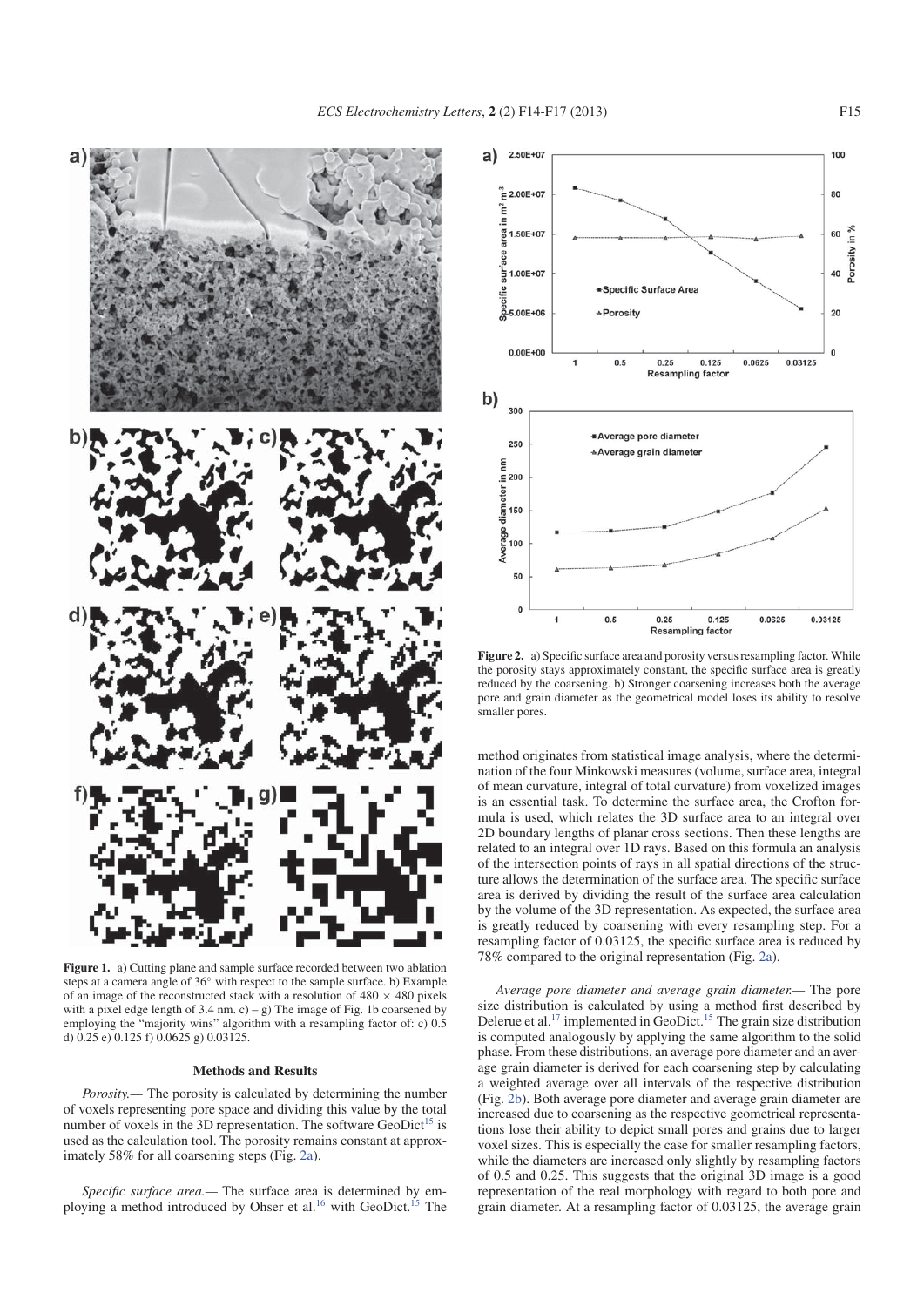diameter is 2.5 times and the average pore diameter is 2.1 times higher than the values determined from the original 3D image.

*Diffusivity.—* The diffusion mechanism applicable to a porous medium can be determined by calculating the Knudsen number *Kn*:

$$
Kn = \frac{\lambda}{l} \tag{1}
$$

λ is called the mean free path and describes the distance that a molecule travels between two successive intermolecular collisions. This is a specific value for a given gas under defined pressure and temperature conditions. It is noteworthy that this parameter is independent of the porous medium involved. By contrast, *l* is defined as a representative physical length scale of the porous medium investigated, e.g. an average pore diameter. Consequently,  $Kn \gg 1$  indicates that a gas molecule will predominantly collide with pore walls, whereas *Kn*  $\ll$ 1 means that collisions between molecules are considerably more probable than collisions with the pore wall.

These two collision types are modeled by two different approaches. So-called Knudsen diffusion, where a molecule can only collide with walls, is modeled by a random walk approach.<sup>18,19</sup> The intermolecular collision case is called bulk diffusion and can be described by the well-known Fick's law.

Usually the more applicable mechanism for the physical length scale involved is identified and the other mechanism is neglected. However, at intermediate Knudsen numbers, as is the case in the reconstructed CCL, both mechanisms contribute significantly. Here a total effective diffusivity can be calculated by Bosanquet's formula: $19,20$ 

$$
D_{\kappa} = ((D_{\kappa}^{Kn})^{-1} + (D_{\kappa}^{bulk})^{-1})^{-1} \qquad \kappa = x, y, z \qquad [2]
$$

 $D_k$ <sup>bulk</sup> is defined as the product of a dimensionless diffusivity  $D_{k}^{bulk,*}$ , which depends only on the pore structure and the diffusion coefficient known from Fick's law for a gas in free space *Dbulk,0*:

$$
D_{\kappa}^{bulk} = D_{\kappa}^{bulk,*} D^{bulk,0} \qquad \kappa = x, y, z \tag{3}
$$

Analogously  $D_{k}^{Kn}$  can be divided into a dimensionless diffusivity  $D_{\kappa}^{K_{n,*}}$  and a diffusivity  $D^{K_{n,0}}$ . This allows to recalculate  $D_{\kappa}^{K_{n}}$  for an arbitrary gas by only changing the substance-specific value in  $D^{Kn,0}$ .

$$
D_{\kappa}^{Kn} = D_{\kappa}^{Kn,*} D^{Kn,0} \qquad \kappa = x, y, z
$$
 [4]

 $D^{Kn,0}$  is calculated according to:

$$
D^{Kn,0} = \frac{1}{3}lv_{mean}
$$
 [5]

 $D^{bulk,0}$  is defined as the experimentally determined diffusion coefficient of oxygen in nitrogen.  $D^{bulk,0} = 2.086 \times 10^{-5} \text{ m}^2 \text{s}^{-1}$ .<sup>18</sup>  $D_k^{bulk,*}$  and  $D_{\kappa}^{Kn,*}$ <sup>\*</sup> are calculated with GeoDict<sup>15</sup> as described by Becker et al.<sup>19</sup> The physical length scale *l* is a result of the random walk simulation with GeoDict and is defined as the average distance between successive molecule-wall collisions. The mean thermal velocity is taken from the literature:  $v_{mean} = 444.1 \text{ ms}^{-1}$  (at 25<sup>°</sup>C and 191.3 kPa).<sup>19</sup> These values also allow the calculation of the Knudsen number which varies between 0.6 (resampling factor 0.03125) and 1.2 (original 3D representation).

These calculation steps were carried out for the original geometrical model and all coarsened models. The result is depicted in Fig. 3a. The effective diffusivity remains approximately constant for the first two coarsening steps and then rises slightly with lower resolution. This suggests that the original representation is well suited to calculate the diffusivity of the original sample.

This can be explained by the counteracting effects of coarsening on bulk and Knudsen diffusivity (Fig. 4a). On the one hand, bulk diffusivity is reduced in coarser representations. A possible explanation is that coarsened diagonals display increased tortuosity, which was demonstrated by comparing values of simple test cubes containing only one diagonal pore (Fig. 4b). On the other hand, Knudsen diffusivity is enhanced in coarser geometries. The reason for this can be understood directly by comparing Fig. 2b and Fig. 4a. For resampling factors of 0.5 and 0.25, the average pore diameter and the Knudsen



Figure 3. a) Effective diffusivity in all spatial directions for all resampling factors investigated in this work. The effective diffusivity is approximately constant for the first two coarsening steps and then rises slightly. b) Dimensionless conductivity in all spatial directions for all resampling factors investigated in this work. The dimensionless conductivity is reduced with coarsening of the resolution.

diffusivity do not change much, but for the smaller factors, both the average pore diameter and Knudsen diffusivity rise simultaneously. This is due to the fact that the Knudsen diffusivity in a cylindrical pore is proportional to the pore diameter, which is Knudsen's original result.<sup>21</sup> This counteracting effect is specific to this particular range of Knudsen numbers.

*Electric conductivity.—* The electric conductivity can be computed by a continuum approach applied to the solid phase of the 3D reconstruction. The pore space is assumed to be non-conducting. The effective conductivity  $\sigma_k$  is defined as:

$$
\sigma_{\kappa} = -\frac{I_{\kappa}L_{\kappa}}{\Delta \varphi_{\kappa}A_{\kappa}} \qquad \kappa = x, y, z
$$
 [6]

with the electric potential difference  $\Delta \varphi$  and the length *L* from one face of the generated geometrical body to its opposite side, the corresponding cross-sectional area *A* and a resulting electric current *I*. The effective conductivity can be described as the product of a dimensionless conductivity  $\sigma_k^*$ , which depends only on the structure of the solid phase, and a material-specific conductivity σ*<sup>0</sup>*.

$$
\sigma_{\kappa} = \sigma_{\kappa}^* \sigma^0 \qquad \kappa = x, y, z \tag{7}
$$

As  $\sigma^0$  is a constant value,  $\sigma_k^*$  suffices to evaluate the effect of coarsening on conductivity. The dimensionless conductivity  $\sigma_k^*$  in the x, y and z directions is calculated with  $GeoDict<sup>15</sup>$  for all geometrical images (Fig. 3b). The conductivity is strongly reduced by coarsening. This is very pronounced for smaller resampling factors, while factors 0.5 and 0.25 only slightly reduce the conductivity. This suggests that the original representation is a suitable starting point for conductivity